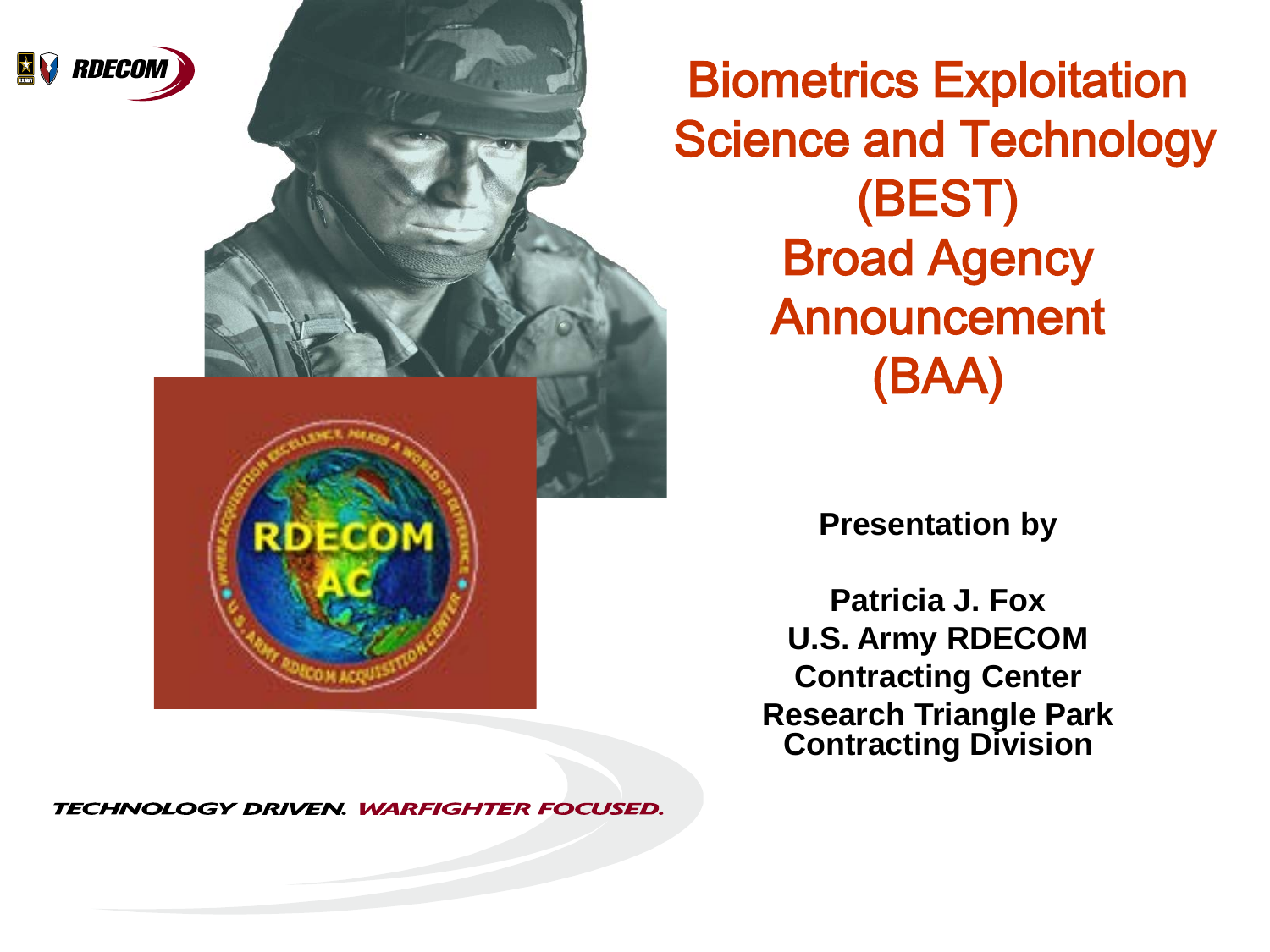

### **WHAT TYPE OF INSTRUMENT SHOULD BE PROPOSED?**

**Here are the BEST BAA possible Funding Instruments:** 

**Procurement Contract**

**Cooperative Agreement**

**Other Transaction Agreement**

*NOTE: Grants will not be considered in connection with the BEST BAA.*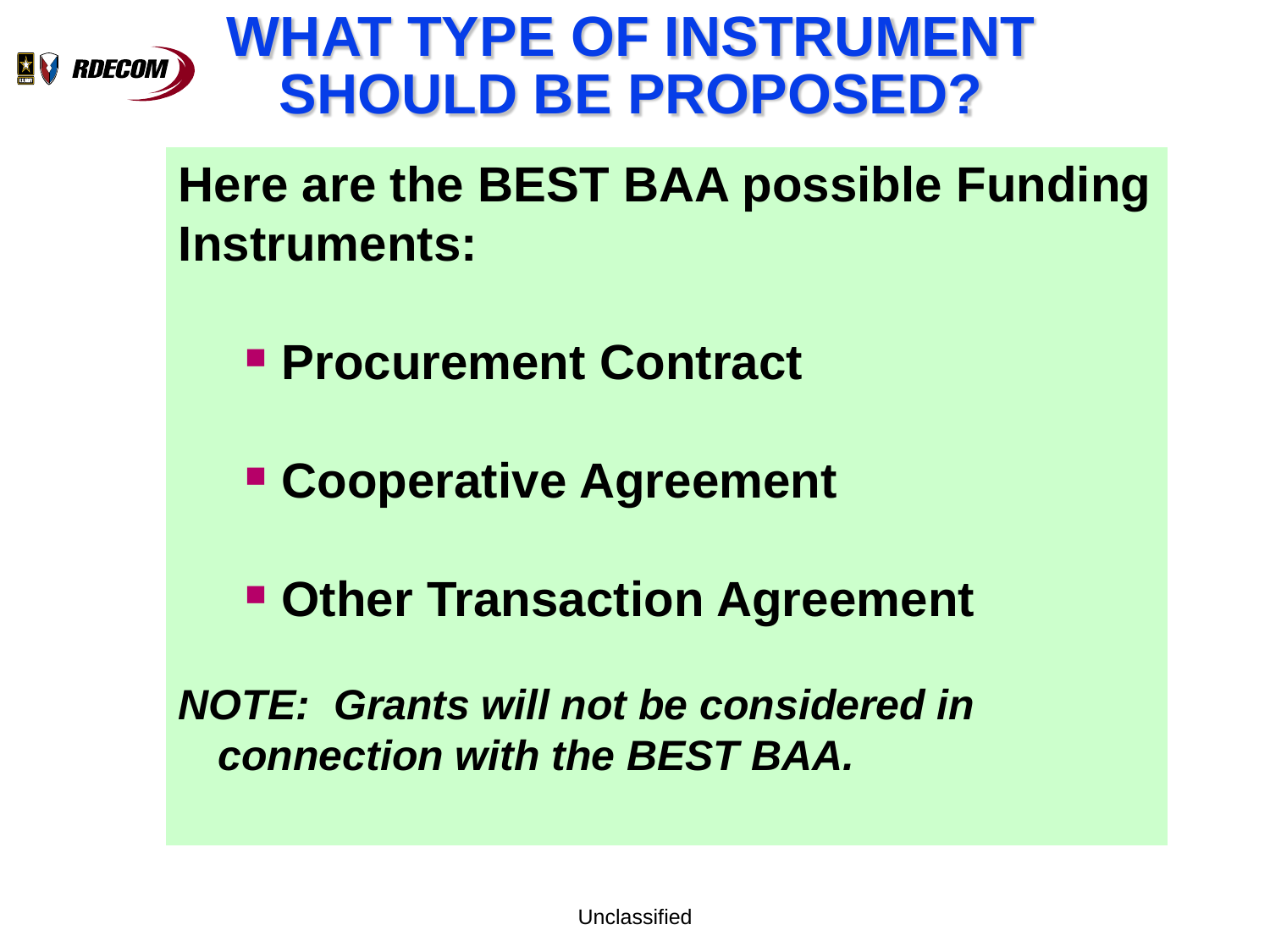

#### **Procurement Contracts**

*What is being funded? Goods and services acquired for the direct benefit of the Government*

**Buyer/Seller Relationship Includes SOW/Work Statement to govern effort Allows profit or fee Requires compliance with Government regulations, e.g. FAR, DFAR, AFAR Government receives rights to intellectual property**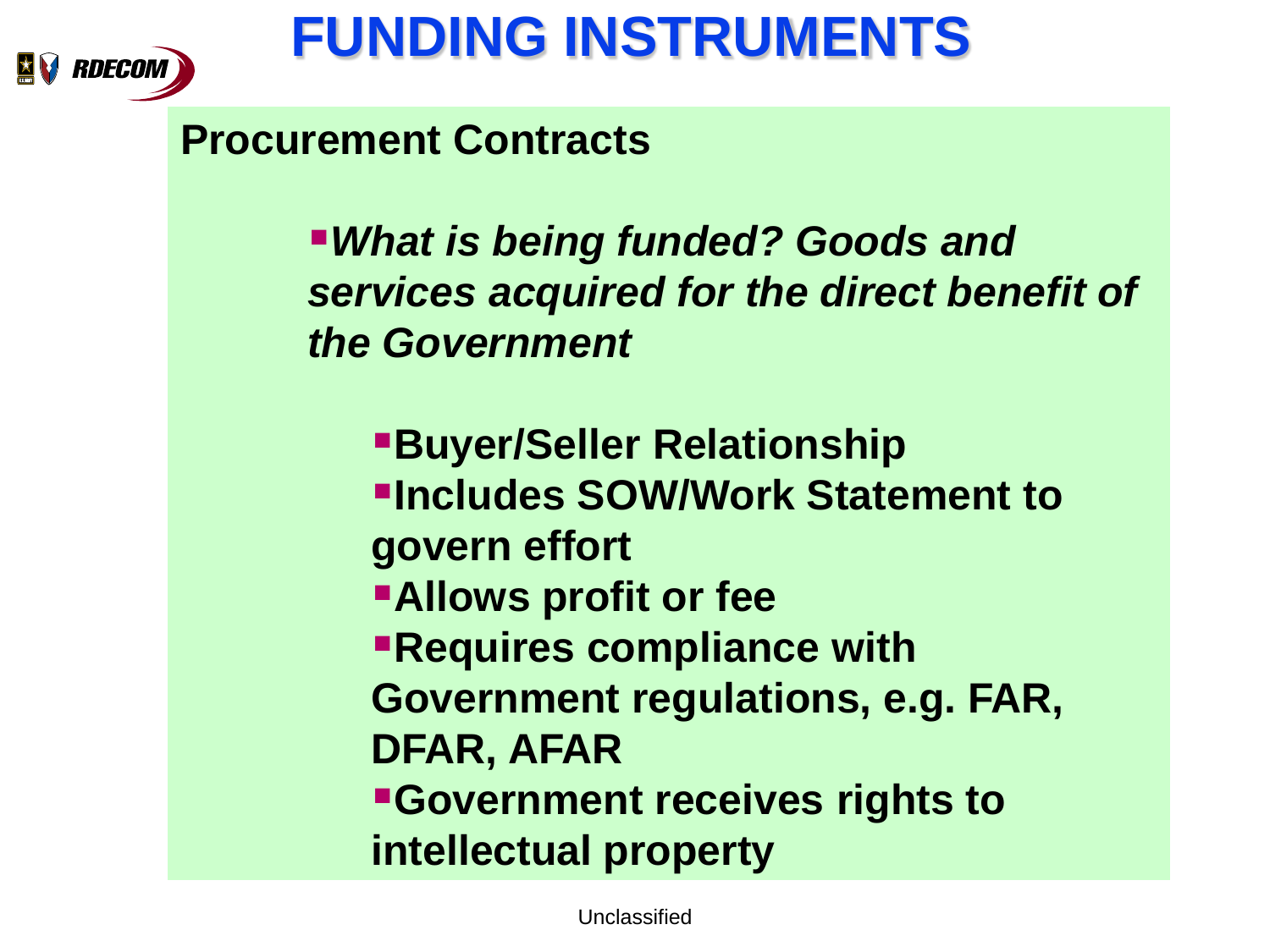

#### **Cooperative Agreement**

*What is being funded? The carrying out of a public purpose of support and stimulation of fundamental research and development projects*

**Guidance found in DODGARs More flexibility with agreement terms and conditions No profit or fee permitted Government receives rights to intellectual property**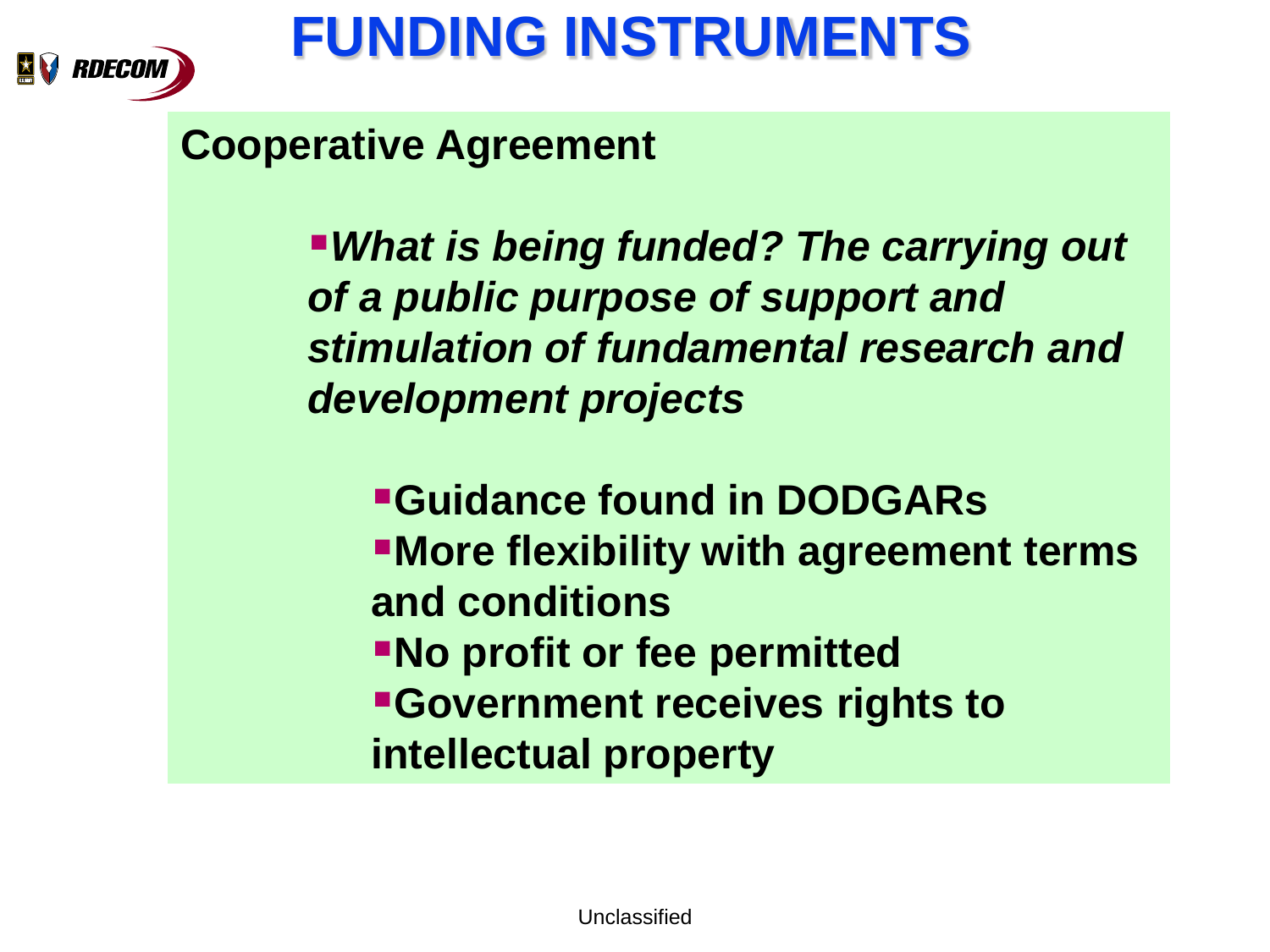

#### **Cooperative Agreement (continued)**

*Recipient performs proposed research effort with substantial Government involvement*

**The Government/Recipient relationship is essentially a partnership A Program Plan is jointly developed that describes the research milestones and budget Research is performed collaboratively and could result in joint papers and inventions**